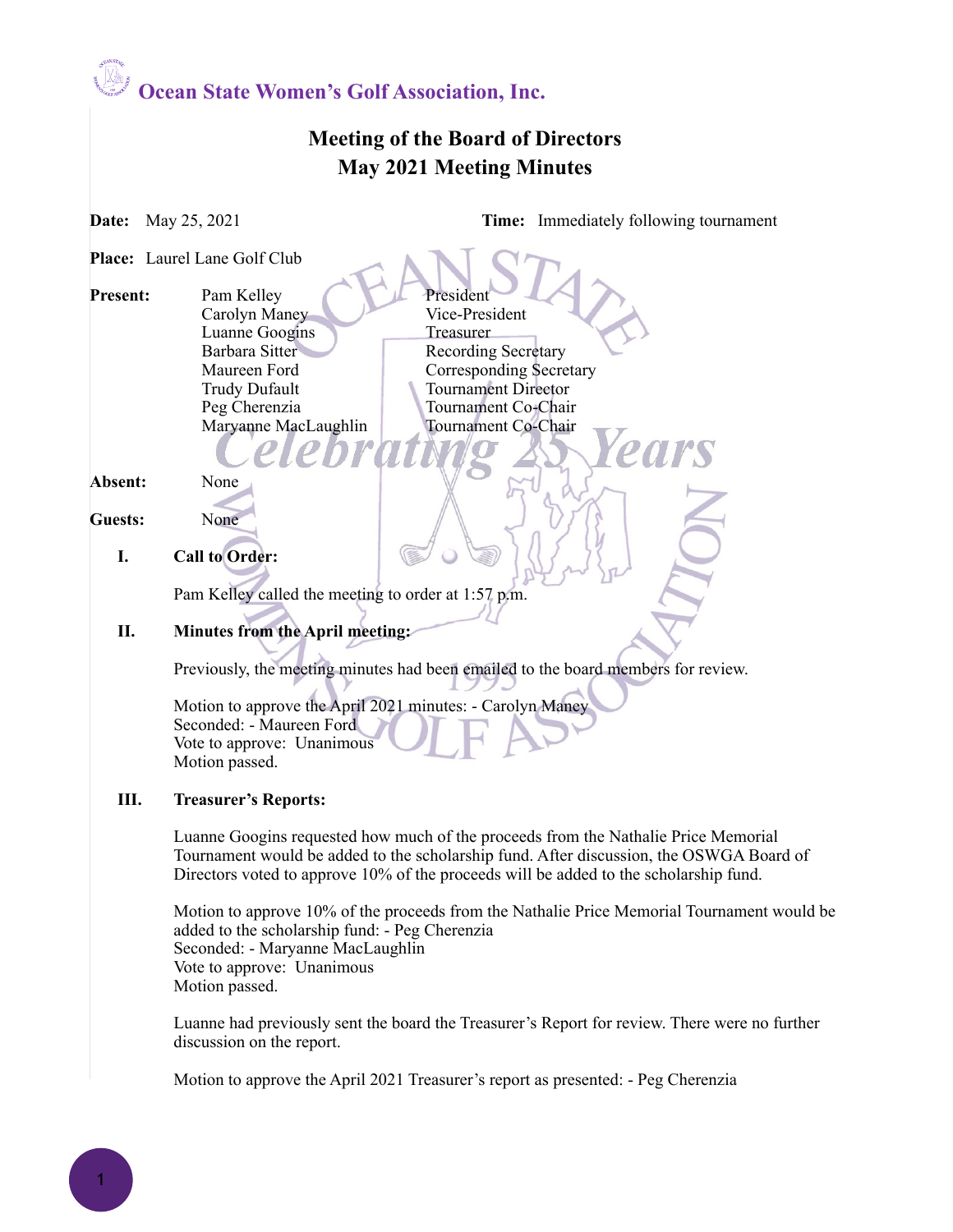Seconded: - Maureen Ford Vote to approve: Unanimous Motion passed.

#### **IV. Tournament Director's Report:**

Trudy Dufault discussed the following update:

- Allendale This tournament will have only golf and cart, no food. Price reduction has been approved by the board via email.
- Blackstone National the course was not in good shape with members providing feedback. Will look for other opportunities for next season.
- Discussion on prize money was discussed with the importance to have more than one prize place for net especially in the first flight.
- Golf Genius/Stripe were discussed. Luanne indicated that it made her job 3 times longer. Peg and Trudy both don't like the annual cost of Golf Genius/Stripe. It appears the majority of the membership like having the ability to sign up for tournaments online and seeing the leaderboard in real time. Trudy indicated it was her opinion that Golf Genius/ Stripe doesn't work for an organization that is at a size of OSWGA. No action is going to be taken at this time with respect to Golf Genius/Stripe.

Barbara Sitter brought up the following tournament related items:

- There are two discrepancies between the 2021 handbook and the website "2021" Schedule at a Glance" tab. The first is with the Rhode Island Cup venue. The website states CT. National and the handbook states Blackstone National. Barbara Sitter will check with Pat Dickson on the proper venue and have it corrected by Wendy Ossman on the website. The second discrepancy is with the Amateur Tournament. On the website Day 1 is at Ledgemont and it should say Richmond golf course. Barbara Sitter will contact Wendy on this correction on the website.
- A member asked Barbara Sitter why the order of the teams in a tournament wasn't by flight. In the tournament this was asked, flights 1 and 2 were interspersed and the member felt that all flight 1 should be together, than flight 2, etc. Trudy Dufault stated that when Chris Trenholme puts the tournament together she does her best to put the fastest teams out first to avoid slow play.
- A member discussed with Barbara Sitter that at the Club Championship held at Laurel Lane that there were teams that did not have the same club affiliation. The team in question was using OSWGA as the club affiliation. This affiliation was deemed improper and the club championship is to be awarded to the second place gross team which is Melody Hills and they will be awarded the trophy. It was acknowledged that finding members from the same club is difficult and changes to this format will be considered for the following year.

Motion to approve the May 2021 Tournament Directors report as presented: - Carolyn Maney Seconded: - Maryanne MacLaughlin Vote to approve: Unanimous Motion passed.

#### **V. Chair Reports:**

**Appeals: Carolyn Maney** - No Report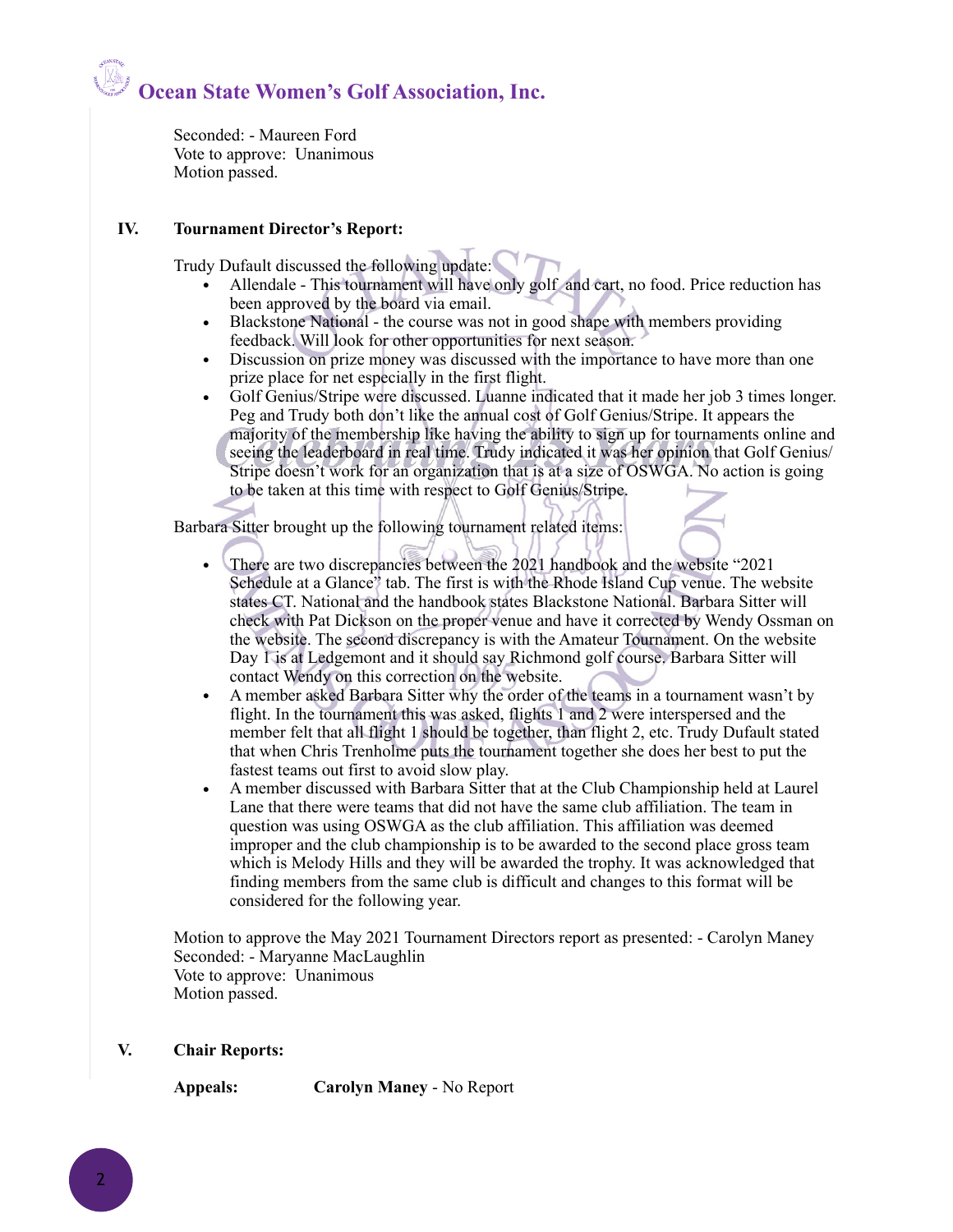**Data Coordinator: Chris Trenholme -** No Report. **Nominating: Sheri Sunderland** - No Report. **Rules: Karen Cabral - No report. Statistician: Jane Jordan** - No report. **IT Coordinator: Wendy Ossman -** No Report. **Tournament: Mary Ann MacLaughlin and Peg Cherenzia - See reports submitted. Publicity: Sandra Harper** - No report. **Photography: Betty Jean Shadeck** - No report. Motion to approve the April 2021 Committee report as presented: - Barbara Sitter Seconded: - Pam Kelley Vote to approve: Unanimous Motion passed.

**VI. Unfinished Business:** 

**Update on Banquet -** None

**Tracking Membership Numbers** - Currently, we have 146 members.

#### **VII. New Business:**

The following new business was discussed:

- Refund Policy If a tournament has been changed from the original dates and time after a player has registered and the player wants a refund it will be granted.
- Twosomes playing in a foursome tournament, is the twosome eligible for prize money - This topic was discussed at length as there have been instances where a twosome could not be paired with another twosome. The twosome should have the option to get a refund and not play in the tournament. Pam Kelley will write up a memo to the membership for the board to review and Wendy Ossman to then send to the membership and post on the website.

#### **Next Scheduled Meeting:**

 The next OSWGA Board of Directors meeting is scheduled for: June 14, 2021 Triggs Memorial Golf Course, following tournament play

**VIII. Adjournment:** The meeting adjourned at 3:27 p.m.